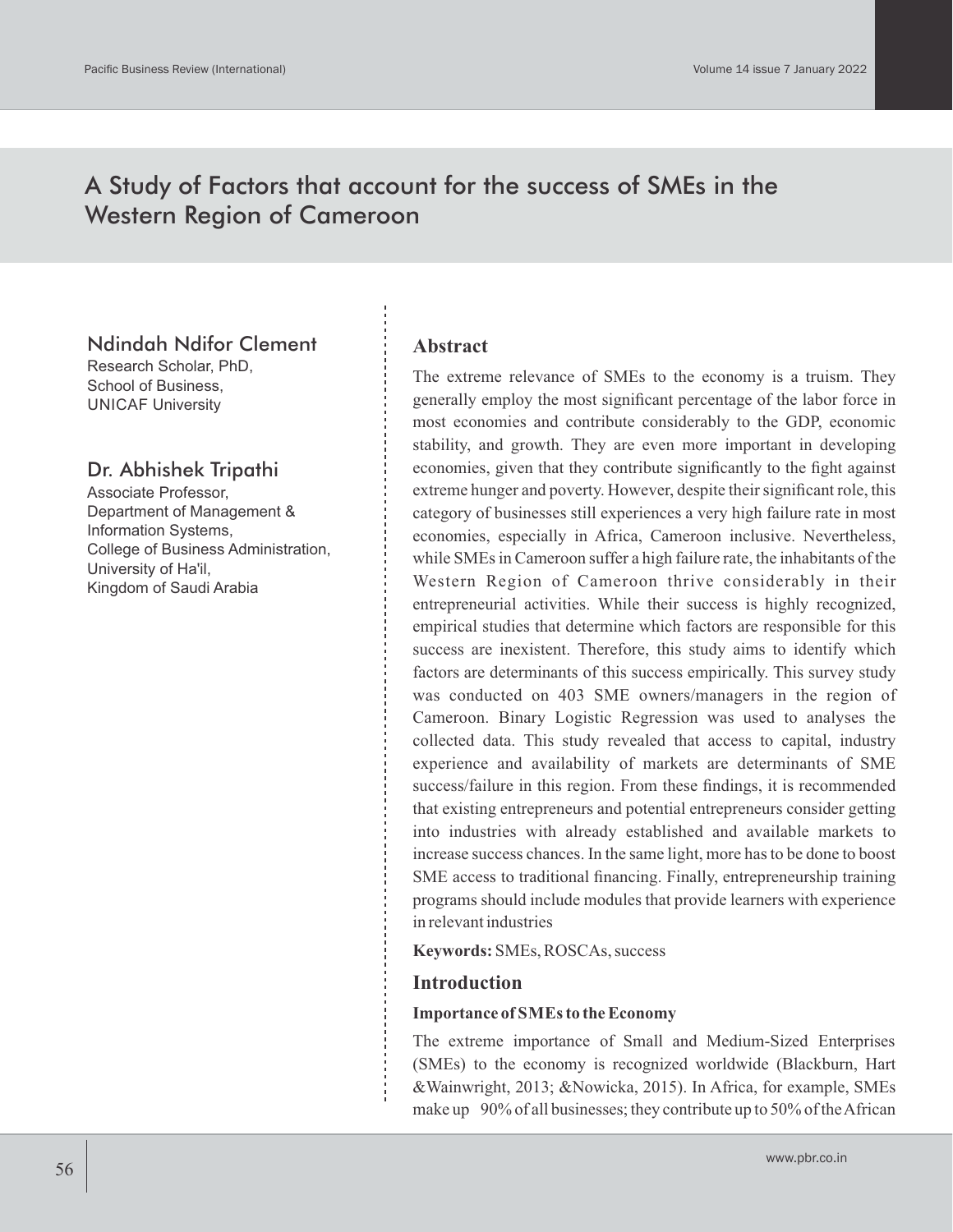GDP and account for 50% of the total employment (Djoumessi&Akinboade, 2011; Akinboade, 2015; Akinboade&Kinfack, 2012). In Cameroon, SMEs constitute about 99% of all businesses; they account for about 61% of employment and contribute 36% of the GDP (Tsambou&Fomba, 2017). In addition to that, this category of businesses is being more and more recognized as significant contributors to the fight against extreme hunger and poverty in developing economies (Roa, 2014; Ul Haq, Usman, Hussain, & Anjum, 2014).

However, despite their significant contributions, they still experience high failure rates. According to the Small Business Administration (SBA) (2018), only half of all small businesses will not live more than 5years, and only about one-third will survive for up to 10years and above. Acrob (in Muriithi, 2017), on his part, posits that in Africa, five out of seven SMEs die within their first year of operations. It is difficult to determine the SME failure rate in Cameroon due to its considerable informal sector. As for the formal sector, statistics from Research and Analysis Centre on Cameroon's Economic and Social Policies (CAMERCAP-PARC) reveal that 61,366 SMEs were created in Cameroon between 2010 and 2016, with 59,200 being local enterprises and 2,166 foreign. However, 72.24% of these businesses, according to CAMERCAP-PARC (2016), were inexistent on the taxation department's database as of May 2016. This implies a considerable failure rate as less than 28% of businesses created were still operational by the end of the period.

However, despite this indication of high failure rates in Cameroon, the inhabitants of the Western Region of Cameroon, also known as the Bamilekes, are thriving in business ventures. Multiple studies attest that the Bamilekes are distinguishing themselves through their success in business (Hogenboom, &Jilberto, 2007; Johnson, 2011). In their paper, Komo and Takor (2019) refer to the entrepreneurial success of the Bamileke people as an economic miracle. Henry (2003), on his part, while recognizing the outstanding success of Bamilekes in business, blames this success on the extensive use of tontines or Rotatory Savings and Credit Associations (ROSCA).

### **Problem Statement**

The problem that calls for research here is: while statistics imply alarming failure rates in Cameroon (CAMERCAP-PARC, 2016; Muriithi, 2017), the inhabitants of the Western Region of Cameroon (also called the Bamilekes) are proving to be quite successful in their entrepreneurial ventures. Their business success is strongly recognized, and they are even considered the business tribe of Cameroon (Hogenboom, &Jilberto, 2007; Arriola, 2012). However, despite acknowledging their success, there has been no empirical study that sheds light and establishes which factors are responsible for this success. In addition to this, up till date, most studies on SME and entrepreneurial success studies like those of Tsambou, and Fomba, (2017); Akinboade (2015); Djoumessi&Akinboade, (2011); Akinboade&Kinfack, (2012) have been limited to the Central and Littoral Regions of Cameroon since they are the most populated regions of the country (Mbodiam, 2021). This tendency of focusing research in these two regions has left SMEs in the Western Region of Cameroon without sufficient investigations.

#### **Research Purpose**

The purpose of this quantitative study is to shed light and empirically establish which of those factors that determine the success/failure of SMEs around Sub-Saharan Africa also assess the success of businesses owned by inhabitants of the Western Region of Cameroon. Therefore, this study is out to provide generalizable findings of what factors are determinants of the success of entrepreneurial ventures in the Western Region of Cameroon.

### **Literature Review**

The Lussier's model for the predicting the success or failure of SMEs, which is declared by multiples studies as considerably extensive (Bunyaminu, Mohammed, &Issah, 2019; Rolleri, Nadim, & Lussier, 2016; Lussier, Bandara, Marom, 2016; Gyimah, Marom, & Lussier, 2019). This model contains 15 factors that can predict the success/failure of small businesses. They include Capital, Record keeping and financial control, Industry experience, Planning, Management experience, Professional advisors, Education, Staffing, Product/service timing, Economic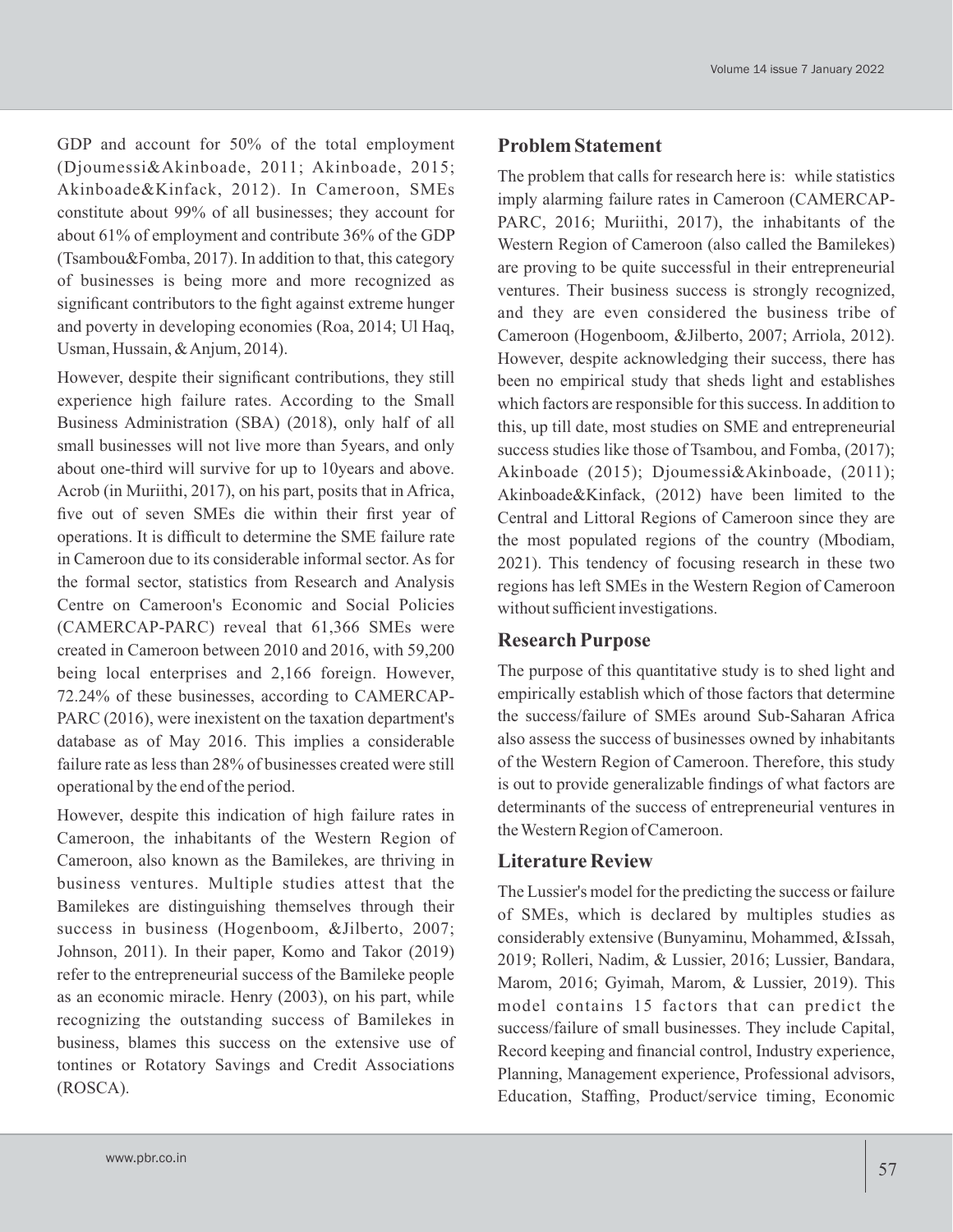timing, Age of owner, Partners, Parents owned a business, Minority, Marketing skills (Lussier, Bandara, Marom, 2016; Gyimah, Marom, & Lussier, 2019). This model has beentestedd in multiple countries worldwide, including Croatia, the USA, Chile, Israel, Pakistan, Sri Lanka, Palestine, and Ghana (Bunyaminu, Mohammed, &Issah, 2019; Hyder, & Lussier, 2016). Despite its declared extensiveness, it can be argued that this model completely excludes external environmental factors which have proven relevant to SME success/failure in sub- Saharan Africa (Balbontin, &Hensher, 2019; Abioye, Adeniyi, & Mustapha, 2017; Akinboade, 2015).

While the factors in the aforementioned model quite relevant, the model is not exhaustive. This limit of the Luissier's lead to the development of the exploratory business success versus failure prediction model. This model which contains 25 variables in the includes all 15 variables of the Luissier's model. The 10 other variables contain in the exploratory model come from other SME success / failure studies in Asia. This model has proven to be a better predictor of SME success/failure in Singapore (Siow, Singh & Anwar, 2011).

The use of a model like that Lussier will usually require modifications to the original model given that the factors that determine SME success/ failure have proven to vary significantly from one economy to another (Hyder, & Lussier, 2016; Lussier, Bandara, Marom, 2016; Bunyaminu, Mohammed, &Issah, 2019). This study follows in the same light by using factors from the Lussier's that have proven relevant to SME success/ failure in Africa and other success/failure studies conducted around Sub-Saharan Africa.

| Variable                                       | <b>Description</b>                                                                                                                                                                                                                                                                                                                                                                                                                                                                                                                         |
|------------------------------------------------|--------------------------------------------------------------------------------------------------------------------------------------------------------------------------------------------------------------------------------------------------------------------------------------------------------------------------------------------------------------------------------------------------------------------------------------------------------------------------------------------------------------------------------------------|
| Capital                                        | The greater the access to capital the business has, the greater the likelihood of success given that capital<br>pemits the business to qauire other factors of production. It also enhances the ability to seizing<br>opportunities as well as increased in scale of b usiness activities (Agostini, Nosella, &Soranzo, 2017,<br>Meflinda, Mahyarni, Indrayani, & Wulandari, 2018; Gyimah, Marom, & Lussier, 2019, Foleu,<br>Abdulnour, Nomo, &Fouda, 2015; GICAM, 2017).                                                                  |
| Education                                      | The higher the level of education owner/manager, the h igher the chances of success. This is because<br>increased education implies improved knowledge (Gyimah, Marom, & Lussier, 2019; Karadag, 2017).                                                                                                                                                                                                                                                                                                                                    |
| Record keeping<br>and<br>Financial<br>control. | Paying attention to record keeping and financial control increases the chan<br>ces of the business<br>succeeding. This factor informs business decision and can improve access to formal financing as it<br>provides relevant information to financial institutions and investors (Ajibade, &Khayundi, 2017;<br>Wamukoya, &Otike, 2017; Andoh, Quaye, & Isaac, 2018; Anggraini, &Purwohedi, 2018).                                                                                                                                         |
| Planning                                       | Planning, especially written plans improve business success chances. It increases a basis for the<br>evaluation of the business. In addition to that, quality written business plan is increasingly becoming a<br>requirement for obtaining formal financing (Bogáth, 2017; KahMarn, Hin, &Bohari, 2016).                                                                                                                                                                                                                                  |
| Staffing                                       | Getting and retaining qualified staff increases the chances of success. This is because the staff makes<br>use of the technology and other resources to carry out the required business operations. Staffing is<br>generally a challenge for SMEs because they generally require more work from employees for lesser<br>pay thereby rendering them less attractive for qualified staff (Ugoani, 2016; Waqas, Naqvi, Imran $\&$<br>Anjum, 2018; Al -Bdareen, &Khasawneh, 2019; Kankaras, Kapor, Petrovic, & Petrovic, 2018; Garg,<br>2018). |
| Location                                       | A business with good location has increased chances of success. This is because suitable location can<br>contribute to the reduction of the cost of operations as well as enhance exposure to customers (Chang,<br>& Li, 2019; Mutti, &Ohrn, 2019; Balbontin, &Hensher, 2019).                                                                                                                                                                                                                                                             |

**Table 2.1: The factors considered in this study are found on the below:**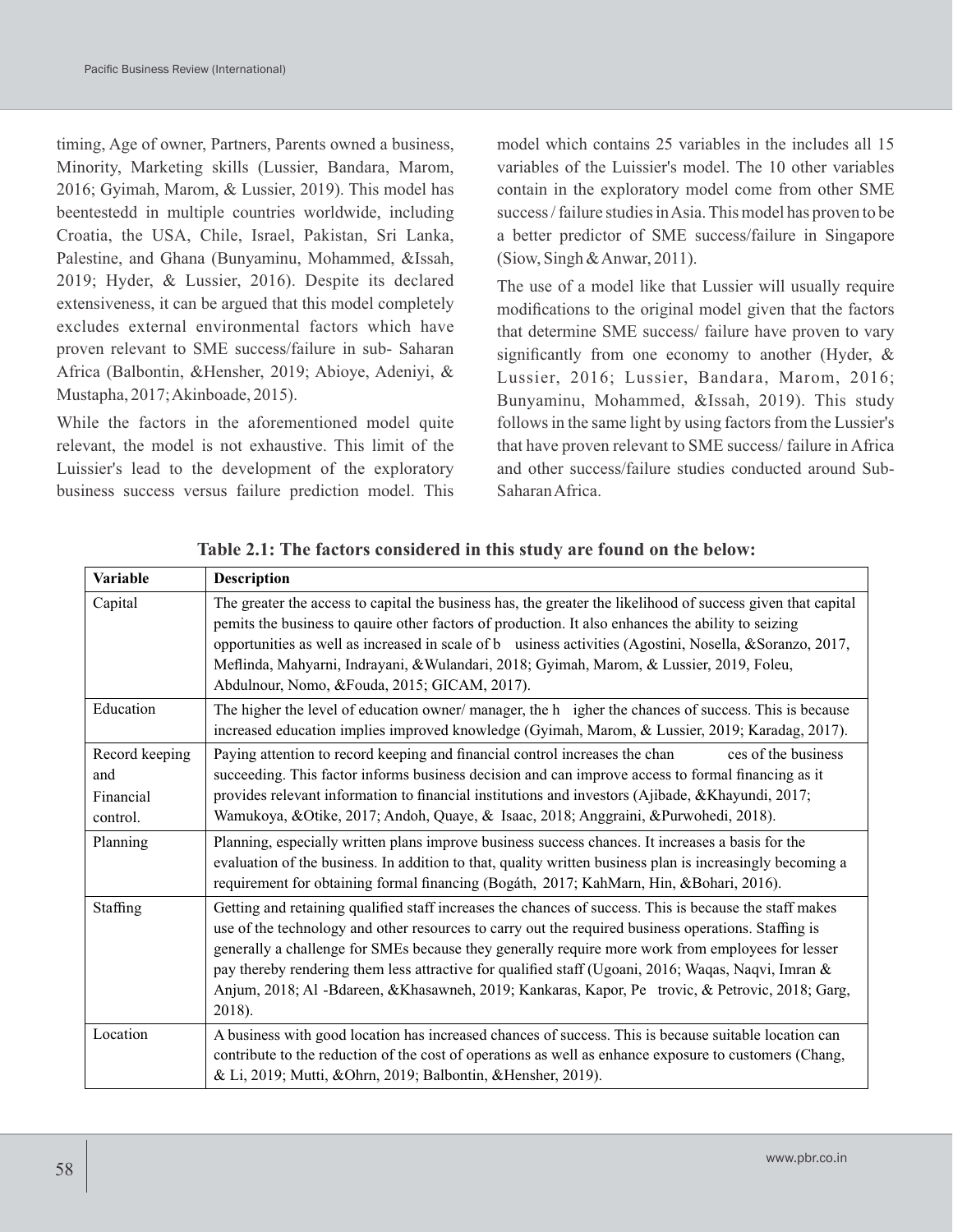| <b>Variable</b>                    | <b>Description</b>                                                                                                                                                                                                                                                                                          |
|------------------------------------|-------------------------------------------------------------------------------------------------------------------------------------------------------------------------------------------------------------------------------------------------------------------------------------------------------------|
| Professional<br>Advisors           | Consulting professionals increases the business' chances of success. Professional guidance in decision<br>making contributes to making better business choices (Gyimah, Marom, &<br>Lussier, 2019; Kavvadia,<br>Hezron, 2019; Haliso, Chima, & Jeremiah, 2019; Idris, & Saad, 2019)                         |
| Industry<br>Experience             | Prior industry experience of the owner / manager augments the likelihood of success. Experience<br>within the industry improve industry knowledge as well as relevant networks and skills (Gyimah,<br>Marom, & Lussier, 2019; Chinomona , 2013; Agustina, 2018).                                            |
| Management<br>Experience           | More management experience will increase the probability of success. Management experience<br>improves awareness and ability to manage managerial functions (Flynn 2017; Heileman, Pett, &Mayer,<br>2016).                                                                                                  |
| Availability of<br>markets         | The more the number of consumers who are willing and capable of paying adequate price for the<br>product/service, greater the chances of success (Bong<br>ini, Ferrando, & Rossolini, 2017; Pemer,<br>&Skjølsvik, 2017; Febrianti, 2016).                                                                   |
| Corruption                         | Fraudulent use of power by public authorities on SMEs increases chances of failure for the business.<br>Curroption increases the burden on SMEs as they bear extra cost not relevant to the business (Abioye,<br>Adeniyi, & Mustapha, 2017; Appiah, Possumah, Ahmat, & Sanusi, 2018; Shaikh, &Khoso, 2019). |
| Public<br>Infrastructure           | Poor state of roads, access to water and electricity increases the cost of operations, thereby laying extra<br>burden on SMEs (Abioye, Adeniyi, & Mustapha, 2017; Akinboade, 2015).                                                                                                                         |
| Perceived<br>Government<br>Support | Financial, technical and advisory support from government increases the chances of success (Al-Tit,<br>Omri, &Euchi, 2019; Hyder, & Lussier, 2016; Lussier, Ban dara, Marom, 2016; Virglerova, Dobes,<br>Kramolis, &Kotaskova, 2017).                                                                       |

# **Methodology**

### **Sampling and Data Collection**

The primary data collection for this study was done using an adequate questionnaire. Before the actual research, a pilot study was conducted to reduce the chances of misrepresentation and improve the study's internal validity. During the actual study, the questionnaire was administered to a sample of 500 participants in the major settlements of the Western Region of Cameroon: Bafoussam, Dschang, Mbouda, and Bandjoun. The sample was mapped out using the stratified random sampling technique. Data from 403 SMEs were used for analysis after verifying the consistency of returned questionnaires. The sample consisted of SMEs from the retailing, service, handcraft, and manufacturing sectors. Participants were recruited from both the formal and informal sectors. The questionnaire was administered to participants on a face-to-face bases, given that owners/managers in this region are less inclined to respond to internet-administered questionnaires.

## **Data analysis**

The analytical tool used in this study is the binary logistic regression analysis.

### **Measure of SME Success / Failure. SME Success/Failure**

What criteria should be used to determine whether a business is successful? This question is still debated. According to Lua and Lim (in Teng, Bhatia, & Anwar, 2011), success means continued business activities. In order words, a successful business survives one that stays alive despite the state of the company. However, this definition is considerably limited, given that a business that depends on non-business financing for survival is considered successful. Alfoqahaa (2018) on his part posits that success should be evaluated based on the goals set by the business. This implies that non-business-related objectives pursued by the business should be considered in assessing whether the business is successful. In addition to that, the difference in standards for the evaluation of success that comes with this approach limits it generalizability as each business is to be compared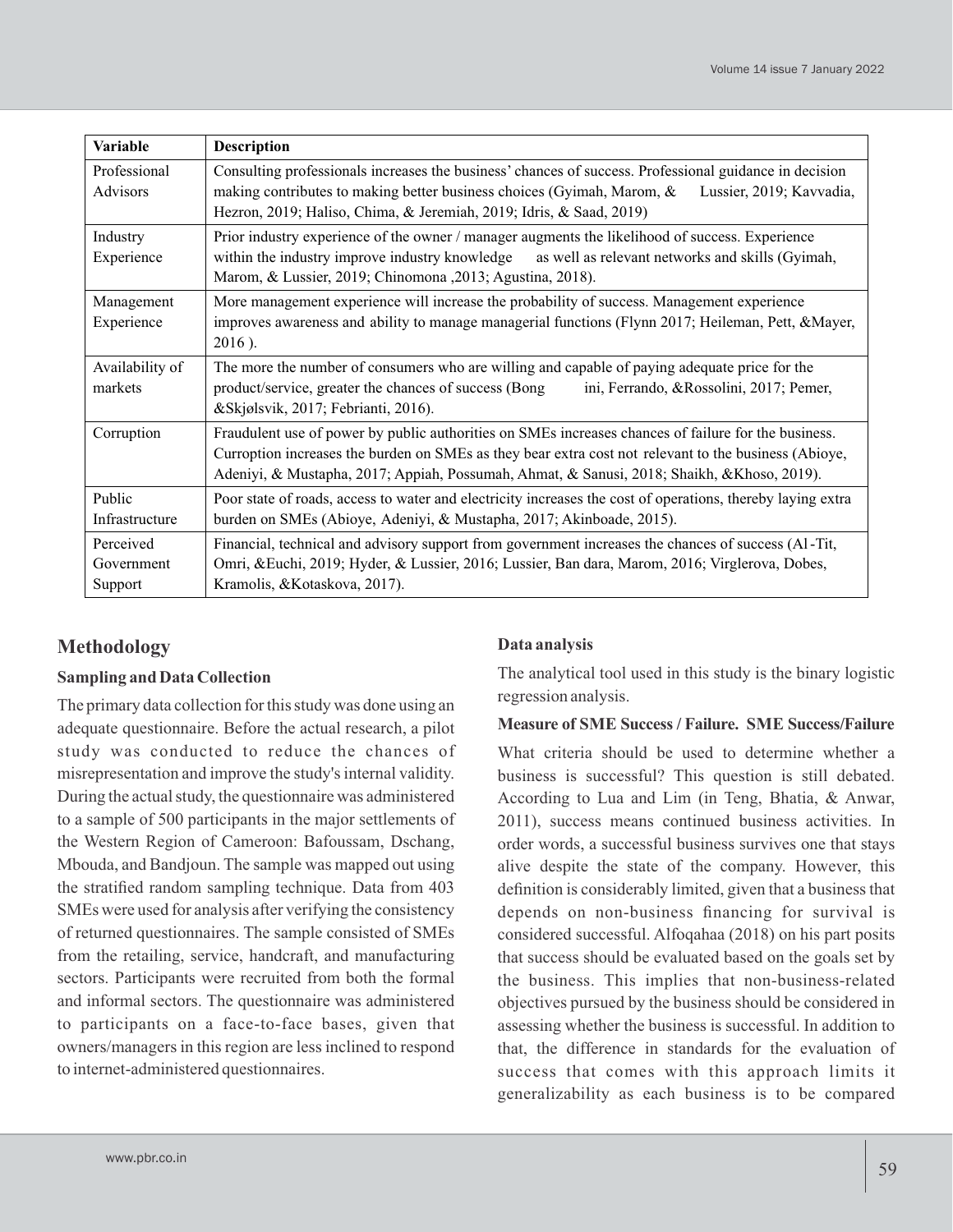exclusively with itself and not with other business. Luissier (in Teng, Bhatia, & Anwar, 2011) on his part, posits that for a business to be considered successful, it should have been making profits that are above the industry's average profits for three years prior to the period of the evaluation. While this definition is widely used, it excludes businesses younger than three years. As for Akinboade (2015), success should be evaluated in terms turnover and turnover growth. Therefore, a successful business has a constant or positive turnover growth rate for a defined period. In this study, we will use this definition to evaluate SME success/failure, given that it allows the business to be compared with other businesses and itself. More to that it,

reasonably practical compared to the other definition

#### **Reliability Test**

Reliability generally refers to the internal consistency and reproducibility of a study (Leung, 2015; Morse, Barrett, Mayan, Olson & Spiers, 2002). In this study makes use of the Cronbach's alpha test which is one of the most popular reliability tests to measure internal consistency by measuring the correlation between the items used in the measurement.

#### **Findings**

The findings form this study are presented below.

#### **Reliability Test.**

| <b>Variable</b>                      | Cronbach's alpha |
|--------------------------------------|------------------|
| Capital                              | 0.856            |
| Financial Control and Record keeping | 0.935            |
| Planning                             | 0.752            |
| Location                             | 0.901            |
| Professional Advisor                 | 0.879            |
| Availability of Markets              | 0.803            |
| Corruption                           | 0.789            |
| Public Infrastructure.               | 0.845            |
| Perceived Government Support         | 0.967            |

#### **Table 4.1: Cronbach's Alpha Reliability Test**

As can be seen from the table above, the Cronbach's alpha value is greater than 0.70 (which is the minimum) for all variables implying that this study can be considered reliable.

#### **Results**

#### **Table 4.2: Binary logistic Regression**

| <b>Variable</b>                         | Nagelkerke $R^2$ | <b>Significance of</b><br><b>Hosmer</b> and<br><b>Lemeshow Test</b> | <b>Probability of</b><br>correct prediction<br>without independent<br>variable<br>(%) | <b>Probability of</b><br>correct prediction<br>with independent<br>variable $(\% )$ |
|-----------------------------------------|------------------|---------------------------------------------------------------------|---------------------------------------------------------------------------------------|-------------------------------------------------------------------------------------|
| Capital                                 | 0.712            | 0.113                                                               | 57.1                                                                                  | 86.1                                                                                |
| Education                               | 0.020            | 0.30                                                                | 57.1                                                                                  | 59.8                                                                                |
| Financial Control and<br>Record keeping | 0.083            | 0.952                                                               | 57.1                                                                                  | 62.3                                                                                |
| Planning                                | 0.103            | .60                                                                 | 57.1                                                                                  | 63.0                                                                                |
| Staffing                                | .011             | .374                                                                | 57.1                                                                                  | 67.8                                                                                |
| Location                                | 0.008            | .696                                                                | 57.1                                                                                  | 57.4                                                                                |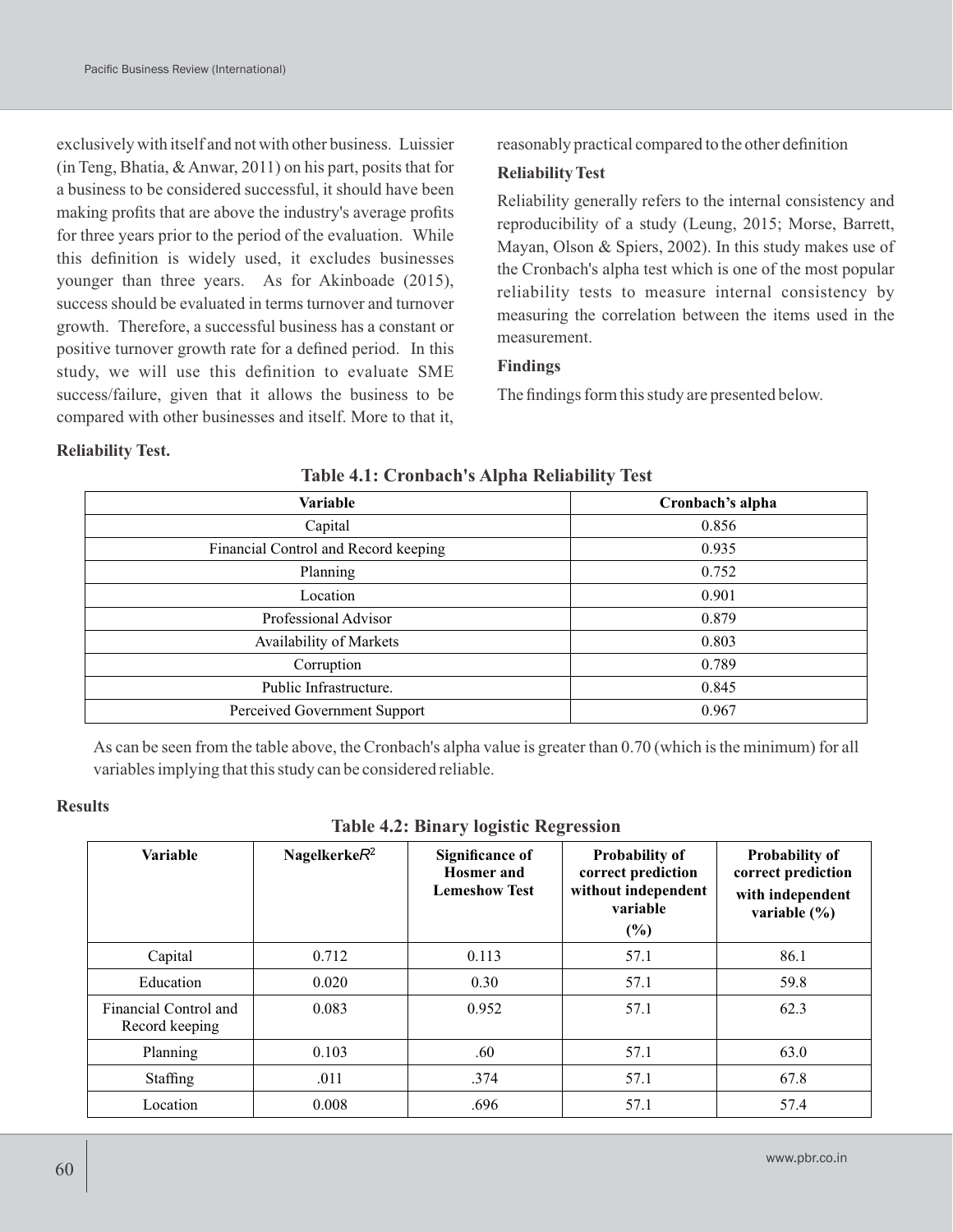| <b>Variable</b>                                               | Nagelkerke $R^2$ | <b>Significance of</b><br><b>Hosmer</b> and<br><b>Lemeshow Test</b> | <b>Probability of</b><br>correct prediction<br>without independent<br>variable<br>(%) | <b>Probability of</b><br>correct prediction<br>with independent<br>variable $(\% )$ |
|---------------------------------------------------------------|------------------|---------------------------------------------------------------------|---------------------------------------------------------------------------------------|-------------------------------------------------------------------------------------|
| Professional Advisor                                          | 0.007            | 0.007                                                               | 57.1                                                                                  | 0.571                                                                               |
| <b>Industry Experience</b>                                    | 0.543            | 0.774                                                               | 57.1                                                                                  | 81.6                                                                                |
| Management<br>Experience                                      | 0.409            | 0.000                                                               | 57.1                                                                                  | 79.2                                                                                |
| Availability of Markets                                       | 0.639            | 0.573                                                               | 57.1                                                                                  | 79.9                                                                                |
| Corruption                                                    | 0.004            | 0.034                                                               | 57.1                                                                                  | 57.1                                                                                |
| Public Infrastructure<br>(state of public<br>infrastructure). | 0.017            | 0.634                                                               | 57.1                                                                                  | 58.6                                                                                |
| Perceived Government<br>Support                               | 0.00             |                                                                     | 57.1                                                                                  | 57.1                                                                                |

From the analysis of the 13 variables identified as influential to SMEs' success/failure around sub-Saharan Africa, the variables capital, industry experience, and availability of markets proved to be determinants of the success/failures of SMEs in the Western Region of Cameroon. These variables present regression coefficient ( ) 0.712, 0.639, 0.543 respectively. This means they account for substantial variations in the dependent variable. They

also show statistically insignificant values of 0.113, 0.774, 0.573 for the Hosmer and Lemeshow test. This test is a goodness of fit test, and statically insignificant values imply that the misspecifications in these variables' predictive capacity are statistically insignificant, thus implying that they are good fits. It can equally be seen from the table above that they all present predictor accuracy of 79.9% and above.

|          | <b>Source of Capital</b>                 | Usage $(\% )$ |
|----------|------------------------------------------|---------------|
| Informal | Capital from savings, family and friends | 20.8%         |
|          | Capital from tontine (ROSCA)             | 38.1%         |
|          | Capital from reinvestment                | 24.4%         |
| Formal   | Capital from banks                       | $6.3\%$       |
|          | Capital from microfinances               | $10.4\%$      |

**Table 4.3: Source of Capital**

From the table above, SMEs in this region make more use of informal sources of financing for their business with ROSCAs being used most extensively.

# **Discussion and Conclusion**

## **Discussion**

The findings from this study highlight the relevance the capital for SMEs in this region. It is equally important to note that access to formal capital is still a problem for most SMEs in other economies (Gyimah, Marom, & Lussier, 2019; Hyder& Lussier, 2016; Guzmán, & Lussier, 2015). This study affirms that the formal banking system is failing when it comes to SMEs. This category of businesses that generally have limited collateral security are disadvantaged when it comes to obtaining business financing from these institutions (Agostini, Nosella, &Soranzo, 2017, Meflinda, Mahyarni, Indrayani, &Wulandari, 2018; Gyimah, Marom, & Lussier, 2019; Akinboade, 2015, Bunyaminu,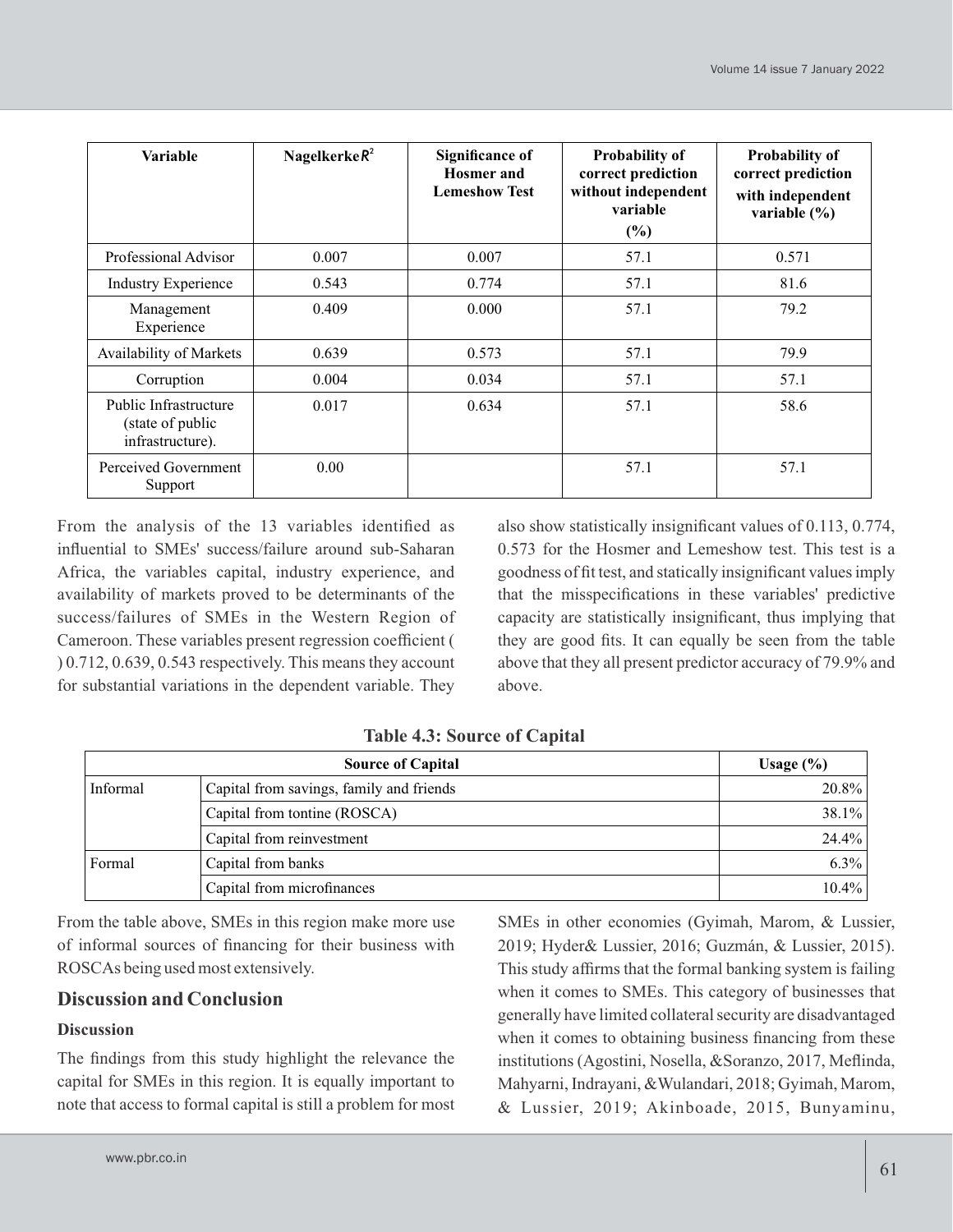Mohammed, &Issah, 2019). In addition to that, financing from investors is even more difficult given the issue of information asymmetry (Wang, Lin, & Luo, 2019; Rad, Yazdanfar, &Öhman, 2014). Our study also revealed that SMEs in this region are making significant use of informal funding sources. They make extensive use of ROSCA (Rotating Savings and credit associations) as a source of financing. Instead of collateral, ROSCA permits SME owners/managers to leverage social networks for businesses financing (Boutchang, 2019; Nomoto, 2004; Tchuindjo, 1999). In addition to that, the structure of these associations permits them to overcome the information asymmetry barrier that hinders investors from providing financing for SMEs (Wang, Lin, & Luo, 2019; Rad, Yazdanfar, &Öhman, 2014). In the same light, these organizations do not require all transactional costs, which are reported to place a significant burden on SMEs that seek to obtain financing from banks and other financial institutions (Bechri, Najah & Nugent 2001; Ghana, &Darwanto, 2016; Ramlee, &Berma, 2013). This, therefore, renders them an attractive source of financing for SMEs. The extensive use of these ROSCAs suggests that they might be an adequate alternative or substitute for formal financing. However, it is still clear that significant efforts are still to be made to improve SMEs' access to formal financing since formal financial institutions usually have more finances.

As for industry experience, our findings imply that firsthand knowledge about an industry which can be obtained from experience within that industry is essential to success within that industry. This, to some extent, can be considered evident since sectors are different, and the specificity of an industry can be properly captured through experience (Chen, & Cheng, 2019; Snider & Davies, 2017; Awad&Amro, 2017). This might also imply that informal industry learning works for SMEs in this region. This is understandable given that formal learning structures that provide sufficient industry learning are almost inexistent. In addition to that, experience within an industry implies the development of the required skills and the networks necessary to set up and properly run the business. Though not documented, it is observable that this region's

inhabitants have developed a culture whereby business owners/managers employ the younger generation from within their families or network of friends and acquaintances. While working for the business, the younger generation gets the necessary industry experience and then moves on to start a business similar to that they worked.

Our findings on the availability of markets imply the apparent need for businesses to succeed and survive. Businesses exist because there exist markets to which they can sell their products/services. While this finding is consistent with that of other studies (Hyder, & Lussier, 2016; Guzmán, & Lussier, 2015; Cameroon Chamber of Commerce, Industry, mines and handcraft 2016; Febrianti, 2016), it implies that SMEs will do well in industries or sectors that have well-developed markets. Dealing with products or services that are already well known and consumed by the market is beneficial for the business. This implication is not strange given that it is generally advised that SMEs make use of the niche strategy, and this strategy implies that there are already big organizations satisfying the needs of the greater market share while the SME focuses on satisfying the needs of a smaller neglected market segment (Nilasari, 2019; Xie, 2016). Therefore, the product/service the SME deals in is already well known in the market. This might also indicate that SMEs, contrary to popular belief, is not the adequate drivers of innovation since innovation is usually capital and implies entry into a not yet adequately developed (Edwards, 2017; Apanasovich, Heras, &Parrilli, 2016).

# **Limitations**

This study is survival biased as it uses only exiting SMEs. Its findings are therefore generalizable only to existing SMEs in this region. More to that, it is a quantitative survey. The quantitative approach is not designed to get in contact with reality as it focuses on getting generalizable findings (Amina & Rosman, 2015; Alvi, 2016). Therefore, the use of the quantitative approach might be associated with some risk of misrepresentation (Yilmaz, 2013; Fekede, 2010). However, this risk is mitigated in the pilot study conducted before this actual study. This preliminary study provided adequate adjustments before the actual research.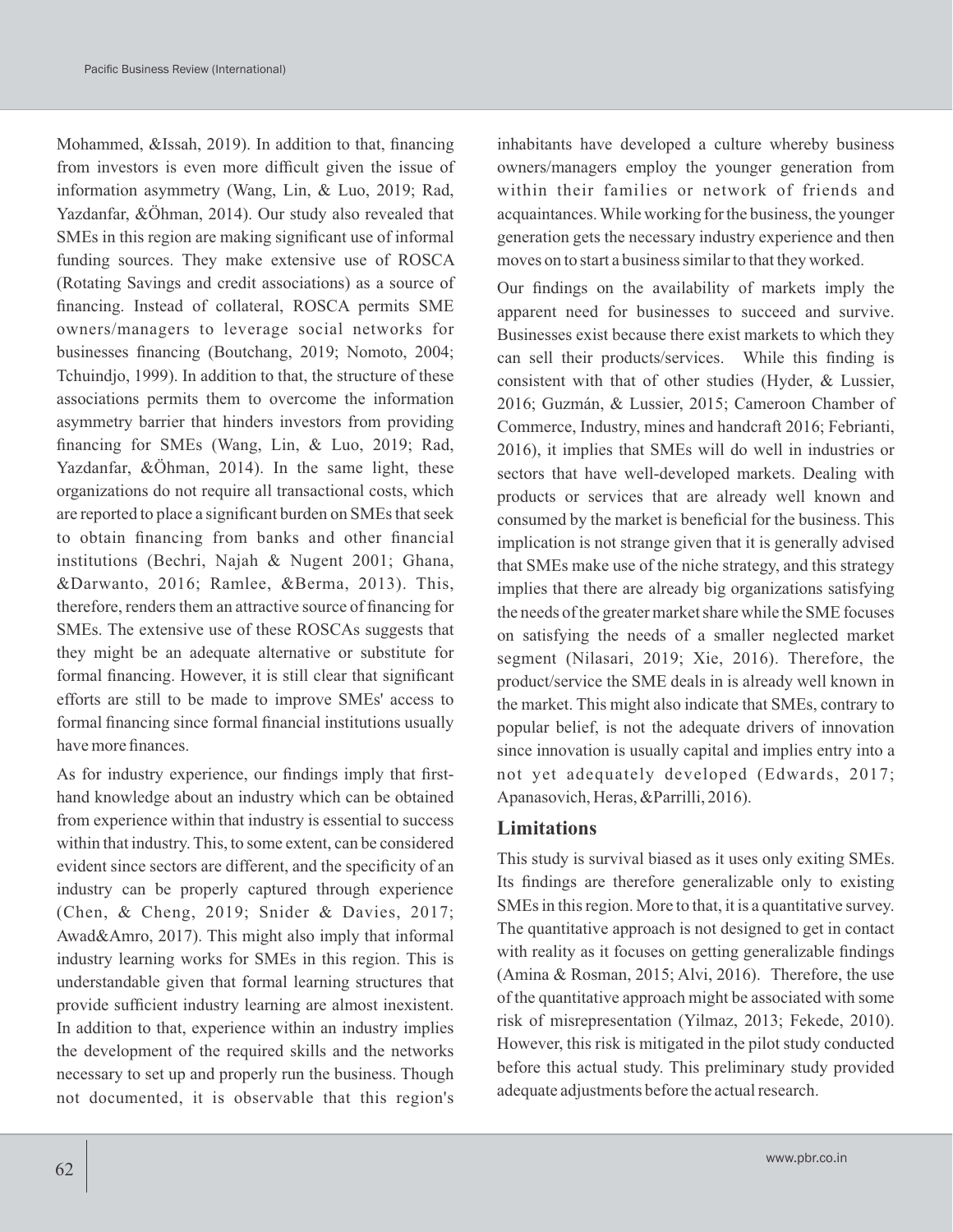## **Recommendations**

It is important that significant actions be taken to enhance SME access to formal capital. It is also recommended that SME owners/managers who have limited access to formal capital explore informal capital sources like those provided by ROSCAs. In addition to that, entrepreneurship training programs should consecrate significant space for learners to obtain relevant industry experience. It is equally recommended that SME owners/managers in this region go in for business in industries with well-established and developed markets to improve the success rate.

As for future studies, this study is an early one. There is a need for similar studies for triangulation purposes. This research also highlighted the extensive use of ROSCAs as source of SME financing. The lack of studies in this area creates the need for investigation. In addition to that, existing SME S/F models are not quite suitable for sub-Saharan Africa, hence the need for sub-Saharan Africa model(s).

# **References**

- Abioye, L. A., Adeniyi, A. W., & Mustapha, W. B. (2017). The status of entrepreneurship support agencies (ESAs) in Lagos state, Nigeria. *Iranian Journal of Management Studi e s,* 10(4), 853-881. doi :http://dx.doi.org/10.22059/ijms.2017.229310.672578
- Agostini, L., Nosella, A., &Soranzo, B. (2017). Measuring the impact of relational capital on customer performance in the SME B2B sector. *Business Process Management Journal,* 23(6), 1144-1166. doi: http://dx.doi.org/10.1108/BPMJ-10-2016-0205
- Agustina, T. S. (2018). Business Owner's Expertise and Business Performance of the Finalists of the Young Entrepreneurs Competition and the Role of Employee Skills Training as a Moderating Variable. *KnE Social Sciences,* 3(10), 126–135. doi: https://doi.org/ 10.18502/kss.v3i10.3366
- Ajibade, P., &Khayundi, F. E. (2017). The role of records management in small micro and medium enterprises (SMMEs) in South Africa and its implications for business sustainability. *African Journal*

*of Library, Archives & Information Science*, 27(2), 175- 188. Retrieved from https://search.proquest.com/ docview/2236645113?accountid=188730

- Akinboade, O. A. (2015), Determinants of SMEs growth and performance in Cameroon's central and littoral provinces' manufacturing and retail sectors. *African Journal of Economic and Management Studies*, 6 (2), 183-196. doi: http://dx.doi.org/10.1108/AJEMS-03-2013-0033
- Akinboade, O. A., &Kinfack, E. (2012). Regulation, awareness, compliance and SME performance in Cameroon's manufacturing and retail sectors. *International Journal of Social Economics,* 39(12), 933-950. doi: http://dx.doi.org/10.1108/03068 291211269073
- Al-Bdareen, R., &Khasawneh, H. (2019). Human resources staffing process and its impact on job involvement: Irbid district electricity company as a case study. *Problems and Perspectives in Management*, 17(2), 254-266. doi: http://dx.doi.org/10.21511/ ppm.17(2).2019.19
- Al-Tit, A., Omri, A., &Euchi, J. (2019). Critical Success Factors of Small and Medium-Sized Enterprises in Saudi Arabia: Insights from Sustainability Perspective. *Administrative Sciences,* 9(2), 32, 1-12. doi: http://dx.doi.org/10.3390/admsci9020032
- Alvi, M. H. (2016), A manual for selecting sampling techniques in research. *Munich Personal RePEc Archive*. Retrieved from https://mpra.ub.unimuenchen.de/70218/1/MPRA\_paper\_70218.pdf
- Amina I., & Rosman M. Y. (2015), Empirical validation of qualitative data: A mixed method approach. *International Journal of Economics and Financial Issues,* 5(Special Issue), 389-396. Retrieved from: https://www.econjournals.com/index.php/ijefi/article/v iewFile/1511/pdf
- Andoh, C., Quaye, D., & Isaac, A. F.(2018). Impact of fraud on Ghanaian SMEs and coping mechanisms. *Journal of Financial Crime*, 25(2), 400-418..doi: http://dx.doi.org/10.1108/JFC-05-2017-0050
- Apanasovich, N., Heras, H. A., &Parrilli, M. D. (2016).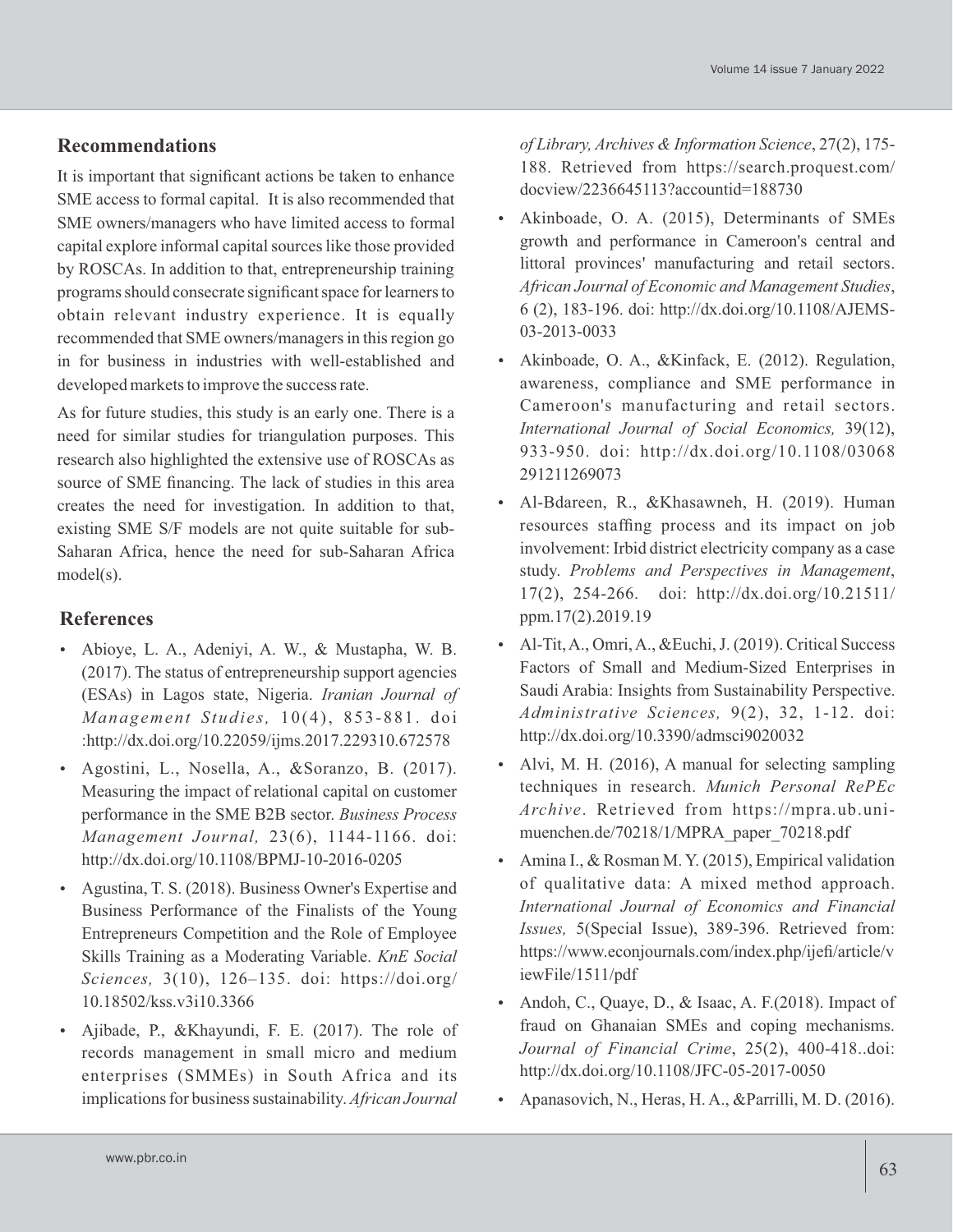The impact of business innovation modes on SME innovation performance in post-soviet transition economies: The case of Belarus. *Technovation,* 57/58, 30. Retrieved from https://search.proquest.com/ scholarly-journals/impact-business-innovation-modeson-sme/docview/1848485439/se-2?accountid=188730

- Appiah, M. K., Possumah, B. T., Ahmat, N., & Sanusi, N. A. (2018). External environment and SMEs investment in the Ghanaian oil and gas sector. *Economics & Sociology*, 11(1), 124-138. doi: http://dx.doi.org/10.14254/2071-789X.2018/11-1/8
- Awad, I. M., &Amro, A. A. (2017). The effect of clustering on competitiveness improvement in Hebron: *Journal of Manufacturing Technology Management,*  28(5), 631-654. doi: http://dx.doi.org/10.1108/JMTM-12-2016-0181
- Balbontin, C., &Hensher, D. A. (2019). Firm-specific and location-specific drivers of business location and relocation decisions. *Transport Reviews,* 39(5), 569- 588. doi: http://dx.doi.org/10.1080/ 01441647.2018. 1559254
- Blackburn, R. A., Hart, M., & Wainwright T. (2013) Small business performance: business, strategy and owner-manager characteristics. *Journal of Small Business and Enterprise Development,* 20 (1),8 – 27. doi: https://doi.org/10.1108/14626001311298394
- Bogáth, Á. (2017). Opportunities and limitations of business planning of SME. *Management, Enterprise and Benchmarking in the 21st Century,* 9-21. Retrieved from https://search.proquest.com/scholarlyjournals/opportunities-limitations-business-planningsme/docview/1945203266/se-2?accountid=188730
- Bongini, P., Ferrando, A., Rossi, E., &Rossolini, M. (2017). Suitable or non-suitable? an investigation of eurozone SME access to market-based finance. *St. Louis: Federal Reserve Bank of St Louis.* Retrieved from https://www.proquest.com/workingpapers/suitable-non-investigation-eurozone-smeaccess/docview/1895667288/se-2?accountid=188730
- Boutchang, A. (2019), La place de la tontine dans l'économie. La Tontine : Réflexions sur l'institutionnalisation d'un système financier éprouve

(pp 24-34), Beau Bassin, International Book Market service Ltd.

- Bunyaminu, A., Mohammed, I., &Issah, M. (2019). Business failure prediction: Atri-dimensional approach. *Journal of Applied Business Economics,* 21(2), 80-100. Retrieved from https://www.researchgate.net/profile/ Mohammed Issah4/publication/333084665 Business Failure Prediction A Tri-dimensional Approach /links/5d016b694585157d15a69ebf/Business-Failure-Prediction-A-Tri-dimensional-Approach.pdf? origin=publication\_detail
- Cameroon Chamber of Commerce, Industry, Mines and Crafts, (2017*) Survey of SMES in Cameroon.* Retrieved from http://www.ccima.cm/en/phocadownload/ 2016 OPINION SURVEY OF SMEs.pdf
- Cameroon Policy Analysis and Reseach Center (2016), Suivi de la démographie des petites et moyennes entreprises au Cameroun. *CAMERCAP-PARC.* Retrieved from:https://media.africaportal.org/ documents/Etude.Demo\_PME.vol1.pdf
- Febrianti, A. M. (2017). The influence of creativity, price determination to publicity and their impact to the purchasing power of customers. *Journal of Environmental Management & Tourism,* 8(6), 1189- 1197. Retrieved from: doi: http://dx.doi.org/ 10.14505/jemt.v8.6(22).05
- Chang, X., & Li, J. (2019). Business performance prediction in location-based social commerce. *Expert Sy st ems with Appli cations,* 126, 112. doi: http://dx.doi.org/10.1016/j.eswa.2019.01.086
- Cheng, T. (2019). The study of relationship for personality traits, perception risk, motivation, business strategies environment factors and business performance to entrepreneurs. *International Journal of Organizational Innovation,* 12(2), 360-371. Retrieved from https://search.proquest.com/ docview/ 2303167719?accountid=188730
- Chinomona, R. (2013) Business owner's expertise, employee skills training and business performance: a small business perspective. The Journal of Applied Business Research, 29(06),1883-1896. Retrieved from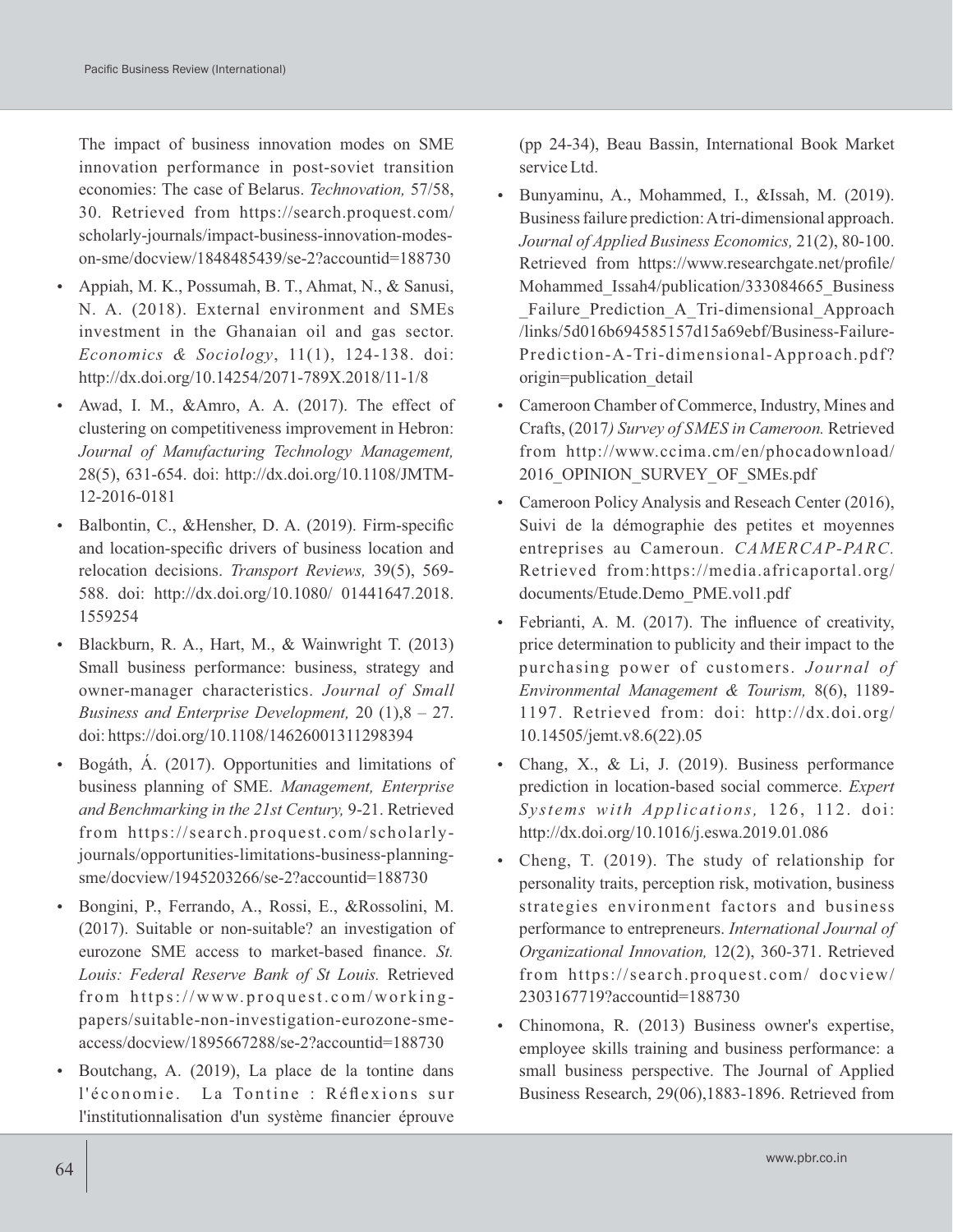https://clutejournals.com/index.php/JABR/article/dow nload/8224/8262

- Dan, S., &Comarmond P., (1971). Savings associations among the Bamileke. Traditional and modern cooperation in south West-Cameroon.*Journal de la Société des Africanists,* 41(2), 189-201. doi; https://doi.org/10.3406/jafr.1971.1689
- Djoumessi, E. C. K., &Akinboade, O. A. (2011) Regulation, SME performance and growth in Cameroon's manufacturing and retail sectors. *Investment Climate and Business Environment R e s e a r c h F u n d .* R e t r i e v e d f r o m h t t p : / / www.trustafrica.org/en/publications-trust/icberesearch-reports?download=226:regulation-smep erformance-and-growth-in-cameroon-smanufacturing-and-retail-sectors
- Edwards, Thomas V, Jr, D.P.S. (2017). Sme Innovation: A Case Study. Huntsville: *American Society for Engineering Management.* Retrieved from https://search.proquest.com/conference-papersproceedings/sme-innovation-case-study/docview/ 2010278622/se-2?accountid=188730
- Fekede, T. (2010), The basis of distinction between qualitative and quantitative research in social science: Reflection on ontological, epistemological and methodological perspectives*. Ethiopian Journal of Education and Science,* 6(1), 97-108. doi: 10.4314/ejesc. v6i1.65384
- Flynn, A. (2017). Re-thinking SME disadvantage in public procurement. *Journal of Small Business and Enterprise Development*, 24(4), 991-1008. doi: http://dx.doi.org/10.1108/JSBED-03-2017-0114
- Ghasia, B. A., Wamukoya, J., &Otike, J. (2017). Managing business records in small and medium enterprises at Vigaeni ward in Mtwara-Wikindani municipality, Tanzania. *International Journal of Management Research & Review,* 7(10), 974 -986. Retrieved from http://ijmrr.com/admin/ upload\_data/journal\_Sulaman%20%205oc17mr.pdf
- GICAM (2017). *Tournant pour le GICAM et pour l ' é c o n o m i e C a m e r o u n a i s e* . R e t r i e v e d

from  $h$  t t p s : //www.legicam.cm/wpcontent/uploads/2017/07/Bulletin-du-GICAM-n69.pdf

- Grant, K. A., Aziz, O., &Arshed, N. (2019). The impact of entrepreneurial activity on poverty alleviation. *Varazdin: Varazdin Development and Entrepreneurship Agency*. Retrieved from https://search.proquest.com/ docview/2230264329?accountid=188730
- Gyimah, P., Marom, S., & Lussier, R. N., (2019). Small business success or failure prediction: a comparative study in Ghana and Israel. *Journal of Applied Business and Economics,* 21(3), 37-52. doihttps://doi.org/ 10.33423/jabe.v21i3.2079
- Heileman, M. D., Pett, T. L., & Mayer, A. J. (2016). Small- to medium-sized enterprise characteristics and performance: an exploratory examination of the census bureau's survey of business owners. *Journal of Business and Entrepreneurship*, 28(1), 145-164. R etrieved from https://search.proquest.com/docview/1943590014?acc ountid=188730
- $\bullet$  Hogenboom, B., &Jilberto, A. E. (2007), Theneoliberalising African States and private capital accumulating. Big Business and Economic *Development: Conglomerates and Economic Groups in Developing Countries and Transition Economies under Globalization* (pp.251-273). New York: Routledge
- Hyder, S., & Lussier, R. N. (2016). Why businesses succeed or fail: a study on small businesses in Pakistan. *Journal of Entrepreneurship in Emerging Economies*, 8(1), 82-100. doi: http://dx.doi.org/10.1108/JEEE-03- 2015-0020
- Johnson, M. C. (2011). Lobbying for trade barriers: A comparison of poultry producers' success in Cameroon, Senegal and Ghana. *The Journal of Modern African Studies,* 49(4),575-599. doi: http://dx.doi.org/ 10.1017/S0022278X11000486
- KahMarn, J. T., Hin, C. W., &Bohari, A. M. (2016). Antecedents of strategic planning of SMEs in Malaysia: The influence of ownership motivations and environmental uncertainty. International Review of Management and Marketing, 6(7) Retrieved from https://search.proquest.com/docview/1836591415?acco untid=188730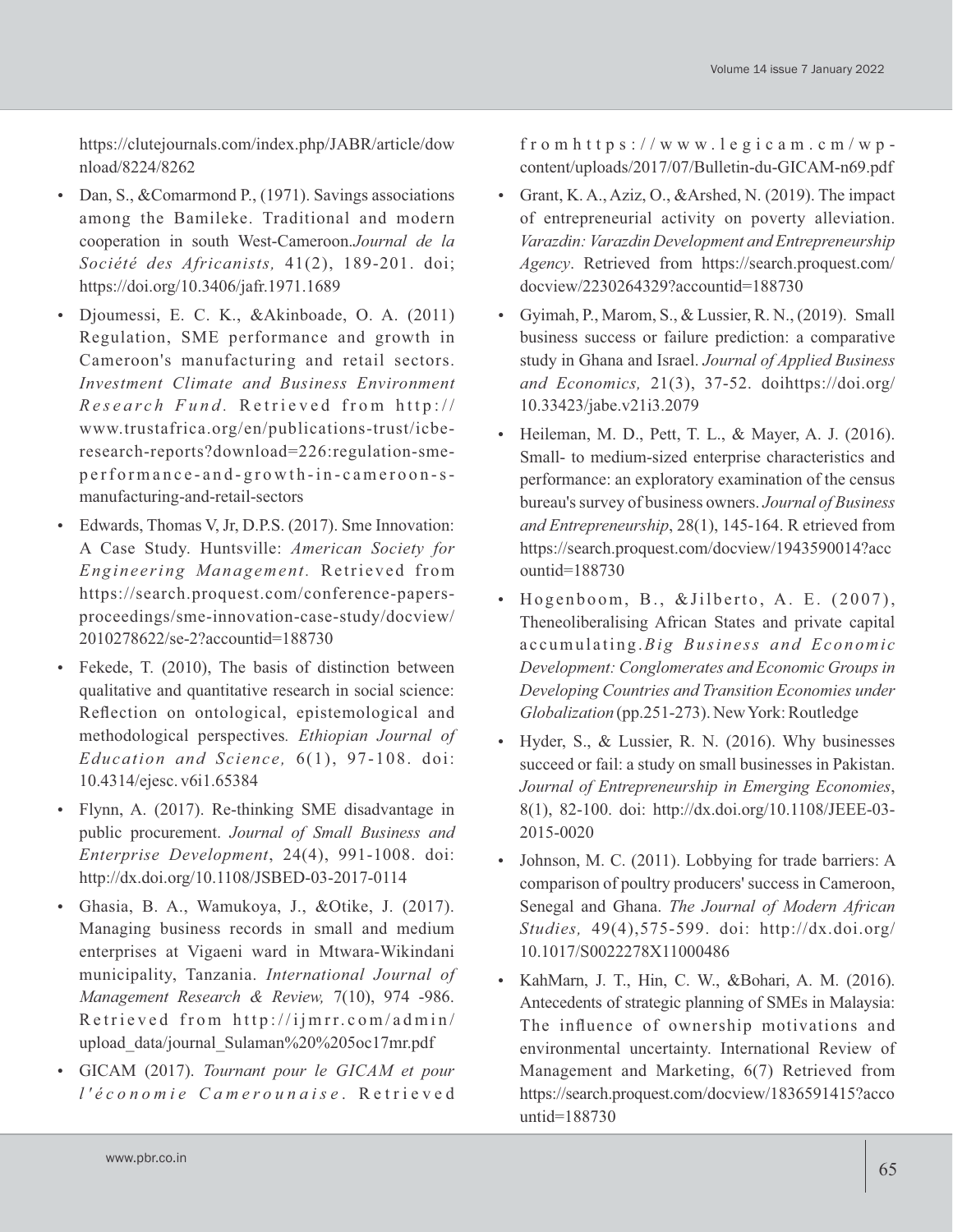- Kankaras, M., Kapor, N., Petrovic, I., & Petrovic, D. (2018). Model Of Small Business Monitoring. *Varazdin: Varazdin Development and Entrepreneurship Agency.* Retrieved from https://search.proquest. com/docview/2058257284?accountid=188730
- Karadag, H. (2017). The impact of industry, firm age and education level on financial management performance in small and medium-sized enterprises (SMEs). *Journal of Entrepreneurship in Emerging Economies,* 9(3), 300-314. doi: http://dx.doi.org/ 10.1108/ JEEE-09-2016-0037
- Komo, R.M, &Takor, N.K. (2019) The Bamileke Economic Ground-Breaking Mission in the Bamenda Grasslands (Cameroon), 1961- 2010. International Journal of Humanities Social Sciences and Education 6 (3), 6-18. *International Journal of Humanities Social Sciences and Education*. doi: http://dx.doi.org/ 10.20431/2349-0381.060300
- Leboea, T., S. (2017) The Factors Influencing SME Failure in South Africa. *University of Cape Town.* Retrieved from https://open.uct.ac.za/ bitstream/ handle/11427/25334/thesis\_com\_2017\_leboea\_sekha metsi tshepo.pdf?sequence= 1
- Leung L. (2015). Validity, reliability, and generalizability in qualitative research. *Journal of family medicine and primary care*, 4(3), 324–327. doi: 10.4103/2249-4863.161306
- Lussier, N. R., Bandara, C. and Marom, S. (2016), Entrepreneurship success factors: an empirical investigation in Sri Lanka, World Journal of Entrepreneurship, Management and Sustainable Development, 12(2). doi: https://doi.org/10.1108/ WJEMSD-10-2015-0047
- Mahadea, D., & Kaseeram, I. (2018). The relationship between unemployment, entrepreneurship, rising income in South Africa: an exploratory study. *African Journal of Business and Economic Research,* 13(2), 203-226. doi: http://dx.doi.org/10.31920/1750- 4562/2018/v13n2a10
- Marom, S. & Lussier, R.N. (2014), A business success versus failure prediction model for small businesses in

Israel. Business and Economic Research, 4(2), 63-81. doihttps://doi.org/10.5296/ber.v4i2.5997

- Mbodiam, B. R. (2021), The informal sector weighs as much in GDP as in South Africa and Mauritius, but less than in Nigeria. *Business Cameroon.* Retrieved from https://www.businessincameroon.com/companies/130 7-7263-in-cameroon-the-informal-sector-weighs-asmuch-in-gdp-as-in-south-africa-and-mauritius-butless-than-in-nigeria
- Meflinda, A., Mahyarni, M., Indrayani, H., &Wulandari, H. (2018). The effect of social capital and knowledge sharing to the small medium enterprise's performance and sustainability strategies. *International Journal of Law and Management*, 60(4), 988-997. doi: http://dx.doi.org/10.1108/IJLMA-03-2017-0073
- Muriithi, M., S. (2017) African small and medium enterprises (SMEs) contributions, challenges and solutions. *European Journal of Research and Reflection in Management Sciences,* 5 (1) 36-48. Retrieved from https://www.researchgate.net/profile/Samuel\_Muriithi 4/publication/315516536\_AFRICAN\_SMALL\_AND \_MEDIUM\_ENTERPRISES\_SMES\_CONTRIBUTI ONS\_CHALLENGES\_AND\_SOLUTIONS/links/58d 3720592851c319e56facb/AFRICAN-SMALL-AND-M E D I U M - E N T E R P R I S E S - S M E S - CONTRIBUTIONS-CHALLENGES-AND-SOLUTIONS.pdf
- Mutti, J., &Ohrn, E. (2019). Taxes and the location of U.S. business activity abroad. *National Tax Journal,* 72(1), 165-191. doi: http://dx.doi.org/10.17310/ ntj.2019.1.06
- Nilasari, I. (2019). From key characteristics of owners and business towards sustainability distro business life. *International Journal of Entrepreneurship,* 23(2), 1-9. Retrieved from https://search.proquest.com/scholarlyjournals/key-characteristics-owners-business-towards/ docview/2493872070/se-2?accountid=188730
- Nomoto, M. (2004) The meanings of money in tontines (ROSCAs): The case of the Bamileke of Cameroon. *Japanese Journal of Cultural Anthropology,* 69 (3), 353 -372.doi: https://doi.org/10.14890/ jjcanth.69.3\_353